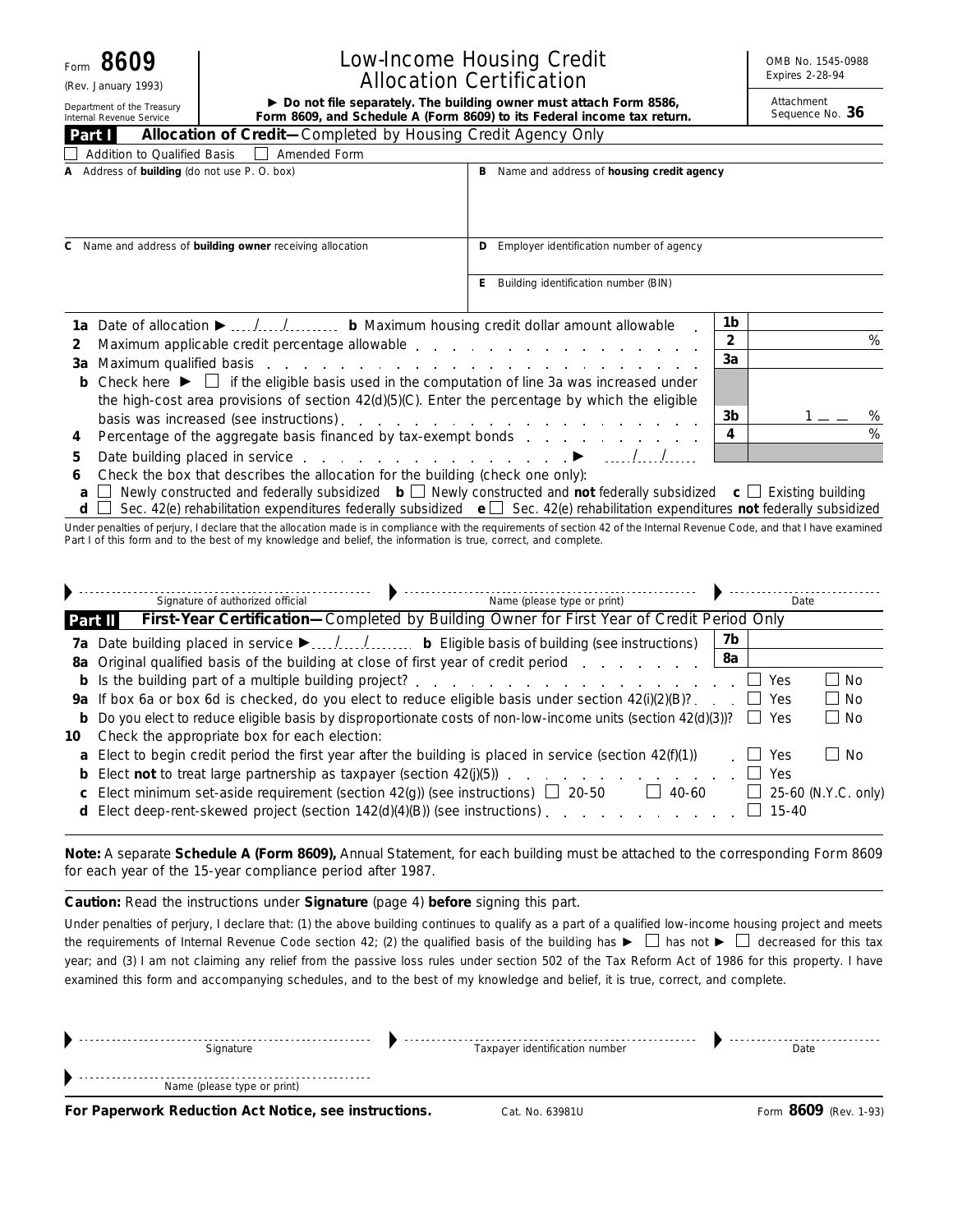# **Paperwork Reduction Act Notice**

We ask for the information on these forms to carry out the Internal Revenue laws of the United States. You are required to give us the information. We need it to ensure that you are complying with these laws and to allow us to figure and collect the right amount of tax.

The time needed to complete and file the following forms will vary depending on individual circumstances. The estimated average times are:

| Form          | Recordkeeping  | Learning about the<br>law or the form | Preparing and sending<br>the form to the IRS |
|---------------|----------------|---------------------------------------|----------------------------------------------|
| 8609          | 8 hr., 22 min. | 2 hr., 29 min.                        | 2 hr., 44 min.                               |
| Sch. A (8609) | 6 hr., 41 min. | 1 hr., $23$ min.                      | 1 hr., $34 \,$ min.                          |
|               |                |                                       |                                              |

If you have comments concerning the accuracy of these time estimates or suggestions for making these forms more simple, we would be happy to hear from you. You can write to both the Internal Revenue Service and the Office of Management and Budget at the addresses listed in the instructions for the tax return with which these forms are filed.

# **General Instructions**

*(Section references are to the Internal Revenue Code unless otherwise noted.)*

#### **Purpose of Form**

Sections 38 and 42 allow owners of residential low-income rental buildings to claim a low-income housing credit for each qualified building over a 10-year credit period. Form 8609 is used to obtain a housing credit allocation from the housing credit agency. A separate Form 8609 must be issued for each building in a multiple building project. Form 8609 and related **Schedule A (Form 8609),** Annual Statement, are also used to certify certain necessary information under section 42.

Section 502(a) of the Tax Reform Act of 1986 provides transitional relief from the passive loss rules for qualified investors in a qualified low-income housing project. However, if any person has been allowed any benefit under section 502(a) for the project, the low-income housing credit is not allowed for the project.

**Housing Credit Agency.—**This means any state or local agency authorized under section 42 to make low-income housing credit allocations within its jurisdiction.

**Owner of Building.—**Owners must complete Part II of this form and a separate Schedule A (Form 8609), even if an allocation of credit by a housing credit agency is not required, and attach both the form and the schedule to their income tax return. See **Specific Instructions** before completing Part II.

**Building Identification Number (BIN).—** This number is assigned by the housing credit agency (see Notice 88-91, 1988-2 C.B. 414).

The BIN initially assigned to a building must be used for any allocation of credit to the building that requires a separate Form 8609 (see **Multiple Forms 8609,** below). For example, rehabilitation expenditures treated as a separate new building under section 42(e) should not have a separate BIN if the building already has one. Use the number first assigned to the building.

**Allocation of Credit.—**For an owner to claim a low-income housing credit on a building (except as explained under **Tax-Exempt Bonds** below), the housing credit agency must make an allocation of

the credit by the close of the calendar year in which the building is placed in service, unless—

● The allocation is the result of an advance binding commitment by the credit agency made not later than the close of the calendar year in which the building is placed in service (see section  $42(h)(1)(C)$ ;

● The allocation relates to an increase in qualified basis (see section 42(h)(1)(D)); or

• The allocation is made in a year in which the taxpayer has incurred more than 10% of its reasonably expected basis in the project (see sections 42(h)(1)(E), 42(h)(1)(F), and Notice 89-1, 1989-1 C.B. 620).

The agency can only make an allocation to a building located within its geographical jurisdiction. Once an allocation is made, the credit is allowable for all years during the 10-year credit period. A separate Form 8609 must be completed for each building to which an allocation of credit is made.

**Multiple Forms 8609.—**Allocations of credit in separate calendar years require separate Forms 8609. Also, when a building receives separate allocations for acquisition of an existing building and for rehabilitation expenditures, a separate Form 8609 must be completed for each credit allocation.

**Tax-Exempt Bonds.—**No housing credit allocation is required for any portion of the eligible basis of a qualified low-income building that is financed with tax-exempt bonds taken into account for purposes of the volume cap under section 146. An allocation is not needed when 50% or more of the aggregate basis of the building and the land on which the building is located is financed with certain tax-exempt bonds for buildings placed in service after 1989.

However, the owner must still get a Form 8609 from the applicable housing credit agency (with Part I completed, including an assigned building identification number (BIN)).

*Land on which the building is located.*— This includes only land that is functionally related and subordinate to the qualified low-income building (see Regulations sections 1.103-8(a)(3) and 1.103-8(b)(4)(iii) for the meaning of "functionally related and subordinate").

### **When To File**

Housing credit agencies should issue a copy of Form 8609 (Part I completed only) with instructions to the owner of the building. The housing credit agency must keep a copy and send the original to the IRS with **Form 8610,** Annual Low-Income Housing Credit Agencies Report.

Owners must attach completed Forms 8609 and accompanying Schedules A (Form 8609) to **Form 8586,** Low-Income Housing Credit. Owners must file these forms with their income tax returns by the due date of the return for the first tax year in which the credit is claimed and for each year thereafter throughout the compliance period, whether or not a credit is claimed for the tax year.

**Note to owners:** *Do not attach Form 8609 or Schedule A (Form 8609) to Form 8586 if the credit claimed on Form 8586 is from a partnership, S corporation, estate, or trust because that entity will complete those forms and attach them to its return.*

## **Recordkeeping Requirements**

To verify changes in qualified basis from year to year, you must keep a copy of this Form 8609 with all accompanying Schedule(s) A (Form 8609), Forms 8586, and 8611, for 3 years after the 15-year compliance period ends (unless this recordkeeping requirement is otherwise extended).

# **Specific Instructions Part I—Allocation of Credit Completed by Housing Credit**

## **Agency Only**

**Check Boxes.—**Check the box(es) that apply, as explained below.

**Addition to Qualified Basis.—**Check this box if an allocation relates to an increase in qualified basis under section 42(f)(3). Enter only the credit dollar amount for the increase. Do not include any portion of the original qualified basis when determining this amount.

**Amended Form.—**Check this box if this form amends a previously issued form. Complete all entries and explain the reason for the amended form. For example, if there is a change in the amount of initial allocation before the close of the calendar year, file an amended Form 8609 in place of the original form.

**Item A.—**Please identify the building for which this Form 8609 is issued when there are multiple buildings with the same address (e.g., BLDG. 6 of 8).

**Item 1a.—**Generally, the date of allocation is the date the Form 8609 is completed, signed, and dated by an authorized official of the housing credit agency. However, if an allocation is made under section 42(h)(1)(E) or 42(h)(1)(F), the date of allocation is the date the authorized official of the housing credit agency completes, signs, and dates the section 42(h)(1)(E) or 42 (h)(1)(F) document used to make the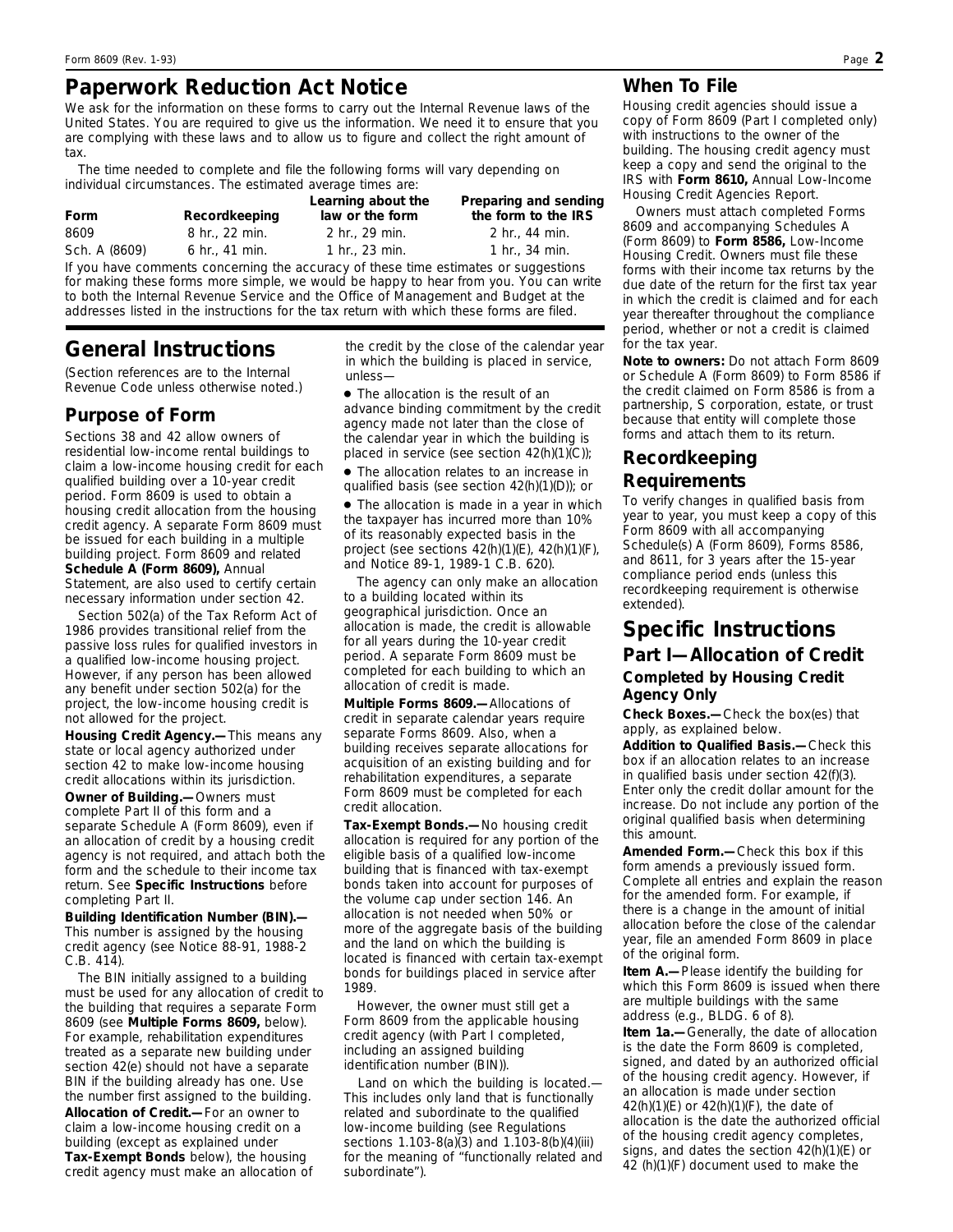allocation. If no allocation is required (i.e., 50% or greater tax-exempt bond financed building), leave line 1a blank.

**Line 1b.—**Enter the housing credit dollar amount allocated to the building for each year of the 10-year credit period. The amount should equal the amount on line 2 multiplied by the amount on line 3a. For tax-exempt bond projects for which no allocation is required, enter the housing credit dollar amount allowable under section 42(m)(2)(B).

**Line 2.—**Enter the maximum applicable credit percentage allocated to the building for the month the building was placed in service or, if applicable, for the month determined under section 42(b)(2)(A)(ii).

If an election is made under section 42(b)(2)(A)(ii) to use the applicable percentage for a month other than the month in which a building is placed in service, the requirements in Notice 89-1 must be met. The agency must keep a copy of the binding agreement and the election statement and file the original with the agency's Form 8610 for the year the allocation is actually made. The maximum applicable credit percentage is published monthly by the IRS in the Internal Revenue Bulletin. For new buildings that are not federally subsidized under section 42(i)(2)(A) when placed in service, use the applicable percentage for the 70% present value credit. For new buildings that are federally subsidized when placed in service, or existing buildings, use the applicable percentage for the 30% present value credit. A taxpayer may elect under section 42(i)(2)(B) to reduce eligible basis by the principal amount of any outstanding below-market Federal loan or the proceeds of any tax-exempt obligation in order to obtain the higher credit percentage (see Part II, line 9a).

For allocations to buildings for additions to qualified basis under section 42(f)(3), do not reduce the maximum applicable credit percentage even though the building owner may only claim a credit based on two-thirds of the credit percentage allocated to the building.

**Line 3a.—**Enter the maximum qualified basis of the building. To figure this, multiply the eligible basis of the qualified low-income building by the smaller of:

**1.** The percentage of low-income units to all residential rental units (the "unit percentage"), or

**2.** The percentage of floor space of the low-income units to the floor space of all residential rental units (the "floor-space percentage").

Generally, a unit is not treated as a low-income unit unless it is suitable for occupancy and is used other than on a transient basis. Section 42(i)(3) provides for certain exceptions (e.g., units that provide for transitional housing for the homeless may qualify as low-income units). See sections 42(i)(3) and 42(c)(1)(E) for more information.

Except as explained in the instructions for line 3b, below, the **eligible basis** for a new building is its adjusted basis as of the close of the first tax year of the credit period. For an existing building, the eligible basis is its acquisition cost plus capital improvements through the close of the first tax year of the credit period. See the instructions for Part II, line 7b, and section 42(d) for other exceptions and details.

**Line 3b. Special rule to increase basis for buildings placed in service in calendar years beginning after 1989.—**If the building is located in a high-cost area (i.e., a "qualified census tract" or a "difficult development area"), the eligible basis may be increased as follows:

• For new buildings, the eligible basis may be up to 130% of such basis determined without this provision.

● For existing buildings, the rehabilitation expenditures under section 42(e) may be up to 130% of the expenditures determined without regard to this provision.

Enter the percentage by which eligible basis was increased. For example, if the eligible basis was increased by 120%, enter 120. See section 42(d)(5)(C) for definitions of a qualified census tract and a difficult development area, and for other details.

**Note:** *Before increasing eligible basis, the eligible basis must be reduced by any Federal subsidy that the taxpayer elects to exclude from eligible basis and any Federal grant received.*

**Line 4.—**Enter the percentage of the aggregate basis of the building financed by certain tax-exempt bonds. If this amount is zero, enter zero (do not leave this line blank).

**Line 5.—**The placed-in-service date for a residential rental building is the date on which the first unit in the building is ready and available for occupancy under state or local law. Rehabilitation expenditures treated as a separate new building under section 42(e)(4)(A) are placed in service at the close of any 24-month period over which the expenditures are aggregated, whether or not the building is occupied during the rehabilitation period.

**Line 6.—**A building is treated as federally subsidized if at any time during the tax year or any prior tax year there is outstanding any tax-exempt bond financing or any below-market Federal loan, the proceeds of which are used (directly or indirectly) for the building or its operation.

**Note:** *Generally, no credit is allowable for acquisition of an existing building after 1989 unless substantial rehabilitation is done. See sections 42(d)(2)(B)(iv) and 42(f)(5). DO NOT issue Form 8609 for acquisition of an existing building unless substantial rehabilitation under section 42(e) is placed in service.*

#### **Part II—First-Year Certification**

#### **Completed by Building Owner for the First Year of Credit Period Only**

**Note:** *Form 8609 is invalid unless Part I is completed by the appropriate housing credit agency.*

**Line 7a.—**See the instructions for Part I, line 5. This date must correspond with the date certified to the housing credit agency. **Line 7b.—**Enter the eligible basis (in dollar terms) of the building. Determine eligible basis at the close of the first year of the credit period (see sections 42(f)(1), 42(f)(5), and 42(g)(3)(B)(iii) for determining the start of the credit period).

For new buildings, the eligible basis is generally the cost of construction or rehabilitation expenditures incurred under section 42(e).

For existing buildings, the eligible basis is the cost of acquisition plus rehabilitation expenditures not treated as a separate new building under section 42(e) incurred by the close of the first year of the credit period.

If the housing credit agency has entered an increased percentage in Part I, line 3b, multiply the eligible basis by the increased percentage and enter the result.

Residential rental property may qualify for the credit even though part of the building in which the residential rental units are located is used for commercial use. To figure the eligible basis of the property, do not include the cost of the nonresidential rental property. However, you may generally include the basis of common areas or tenant facilities, such as swimming pools or parking areas, provided there is no separate fee for the use of these facilities and they are made available on a comparable basis to all tenants in the project. See section 42(d).

You may elect to reduce the eligible basis by the principal amount of any outstanding below-market Federal loan or the proceeds of any tax-exempt obligation to obtain a higher credit percentage. If you make this election, check the Yes box in Part II, line 9a, and reduce the eligible basis by the principal amount of such loan or obligation proceeds before entering the amount on line 7b. In addition, you must reduce the eligible basis by the amount of any Federal grant received.

**Note:** *You must reduce the eligible basis by the principal amount of such loan or obligation proceeds or any Federal grant received before multiplying the eligible basis by the increased percentage in Part I, line 3b.*

The eligible basis must also be reduced by the entire basis allocable to non-low-income units that are above the average quality standard of the low-income units in the building. You may, however, include a portion of the basis of these